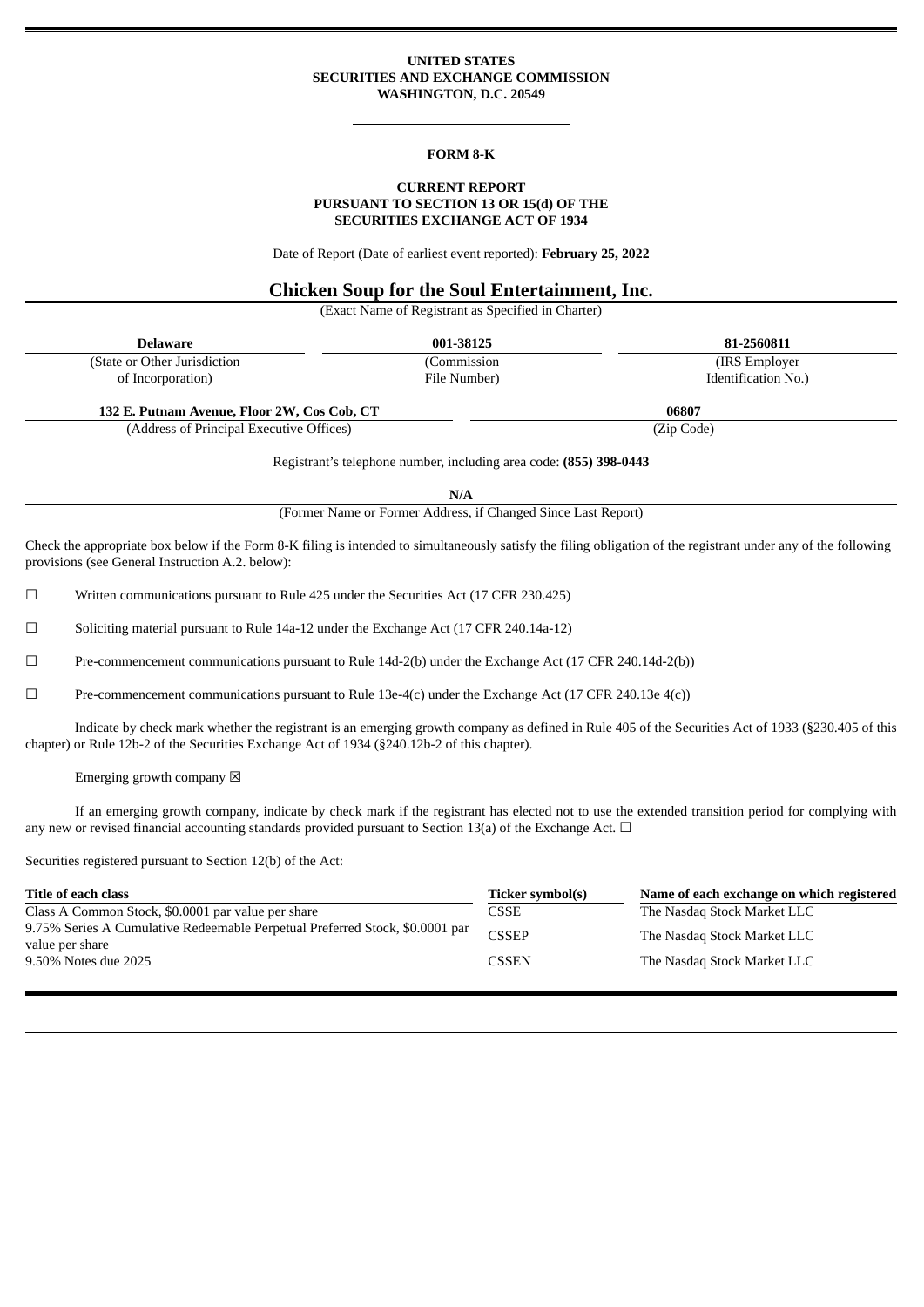## **Item 8.01 Other Events**

#### *General*

On February 25, 2022, the Board of Directors (the "Board") of Chicken Soup for the Soul Entertainment, Inc. (the "Company") authorized and approved an increase to the Company's share repurchase program from \$20 million to \$30 million of the currently outstanding shares of the Company's Class A common stock through November 2023. Under the stock repurchase program, the Company has repurchased shares through open market purchases, privately-negotiated transactions, block purchases or otherwise in accordance with applicable federal securities laws, including Rule 10b-18 of the Securities Exchange Act of 1934 (the "Exchange Act").

The share repurchase plan was originally launched by the Company in November 2021 with a maximum aggregate repurchase amount of \$10 million, which was increased in December 2021 to \$20 million. As of February 25, 2022, an aggregate of 1,520,168 shares of Class A common stock have been repurchased by the Company at an average per-share price of \$12.85.

The Company cannot predict when or if it will repurchase any additional shares of common stock as such stock repurchase program depends on a number of factors, including constraints specified in any Rule 10b5-1 trading plans, price, general business and market conditions, and alternative investment opportunities. Information regarding share repurchases will be available in the Company's periodic reports on Form 10-Q and 10-K filed with the Securities and Exchange Commission as required by the applicable rules of the Exchange Act.

The increase in size of the share repurchase program was announced by the Company in its press release made on February 28, 2022, a copy of which is annexed as an exhibit to this Report.

#### *Forward-Looking Statements*

This Current Report on Form 8-K contains forward-looking statements. Forward-looking statements include, but are not limited to, statements regarding expectations, intentions and strategies regarding the future. In addition, any statements that refer to projections, forecasts or other characterizations of future events or circumstances, including any underlying assumptions, are forward-looking statements. The words "target," "anticipate," "believe," "continue," "could," "estimate," "expect," "intend," "may," "might," "plan," "possible," "potential," "predicts," "project," "should," "would" and similar expressions may identify forward-looking statements, but the absence of these words does not mean that a statement is not forward-looking. The forwardlooking statements contained herein are based on current expectations and beliefs concerning future developments and their potential effects on the Company and its subsidiaries. There can be no assurance that future developments will be those that have been anticipated. These forward-looking statements involve many risks, uncertainties (some of which are beyond the Company's control) or other assumptions that may cause actual results or performance to be materially different from those expressed or implied by these forward-looking statements. The Company undertakes no obligation to update or revise any forward-looking statements, whether as a result of new information, future events or otherwise, except as may be required under applicable securities laws.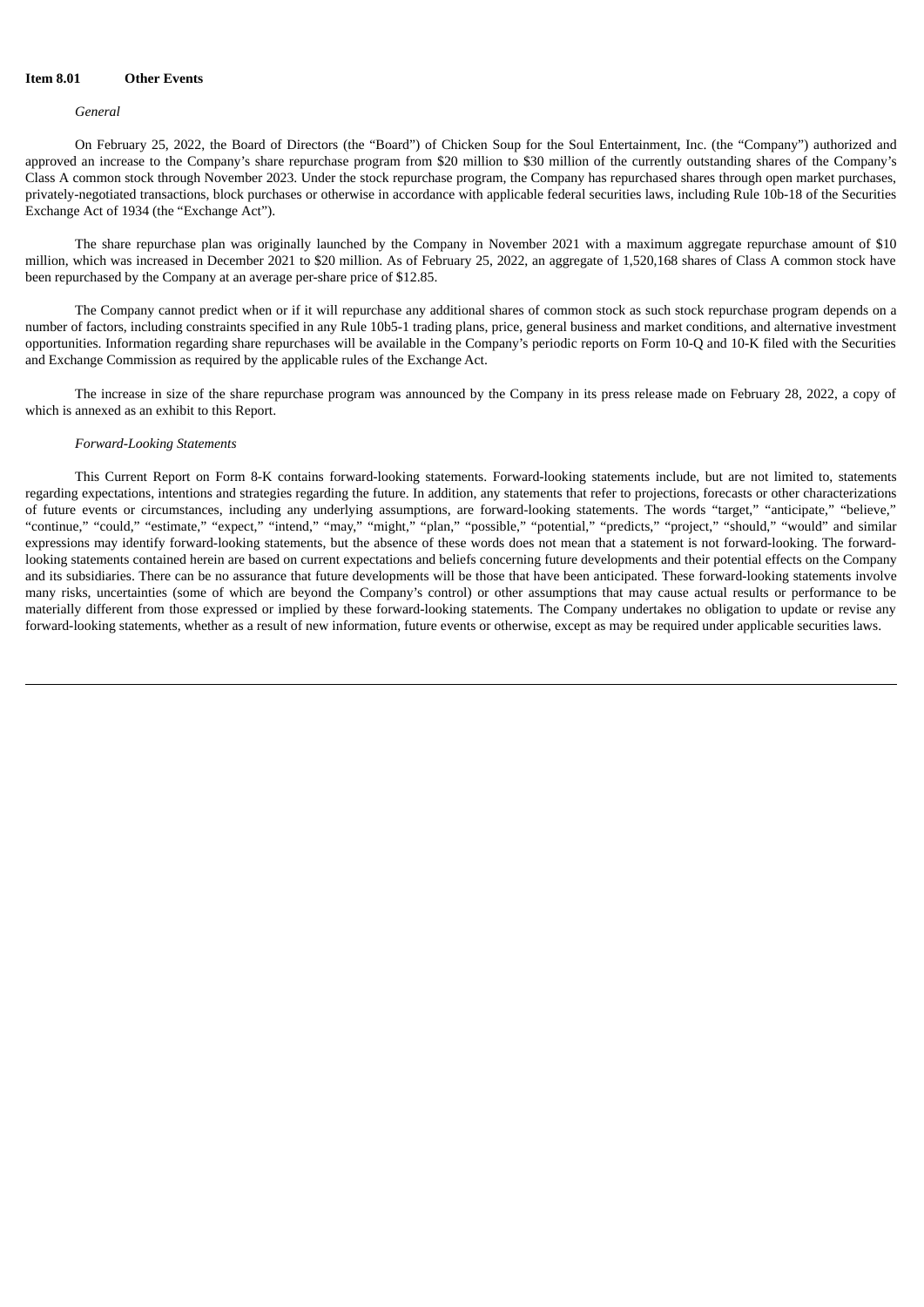# **Item 9.01 Financial Statements, Pro Forma Financial Information and Exhibits.**

(d) Exhibits:

**Exhibit Description** [99.1](#page-4-0) Press Release issued [February](#page-4-0) 28, 2022

104 Cover Page Interactive Data File (formatted as Inline XBRL and contained in Exhibit 101)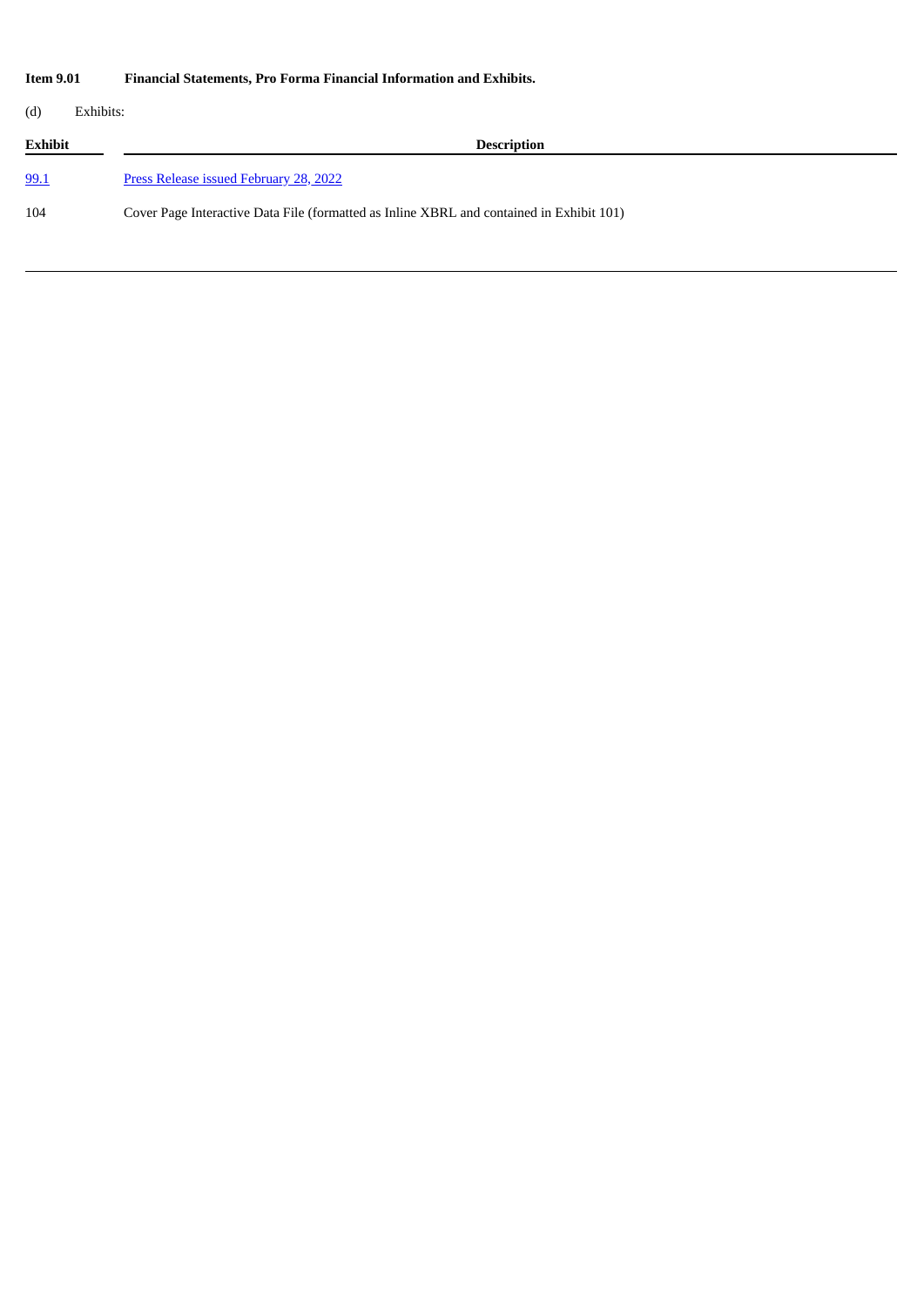## **SIGNATURE**

Pursuant to the requirements of the Securities Exchange Act of 1934, the registrant has duly caused this report to be signed on its behalf by the undersigned hereunto duly authorized.

Dated: February 28, 2022 CHICKEN SOUP FOR THE SOUL ENTERTAINMENT, INC.

By: /s/ William J. Rouhana, Jr. Name: William J. Rouhana, Jr. Title: Chief Executive Officer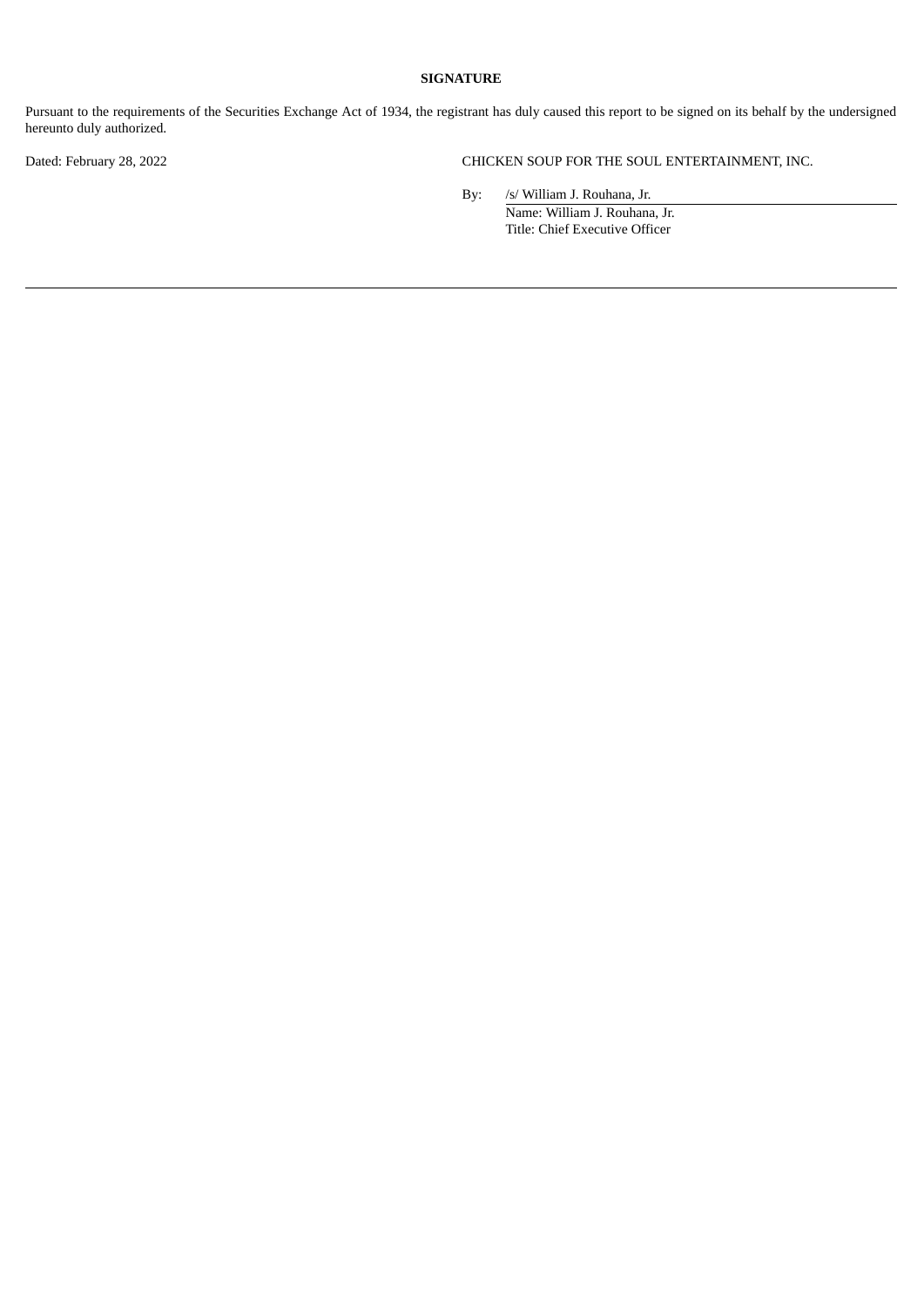

### **Share Repurchase Authorization Increased by Chicken Soup for the Soul Entertainment**

*Board Authorizes a \$10 Million Increase to Common Stock Repurchase Plan*

*Company has Repurchased Approximately \$20 million in Shares Since November 2021*

<span id="page-4-0"></span>**COS COB, CT – February 28, 2022** – Chicken Soup for the Soul Entertainment, Inc. (Nasdaq: CSSE) ("the Company"), one of the largest operators of streaming advertising-supported video-on-demand ("AVOD") networks, today announced that its board of directors approved an additional \$10 million to its common stock repurchase program.

Since November 2021, the Company has repurchased a total of 1,520,168 shares in open-market transactions for approximately \$19.9 million, completing its prior repurchase authorization of up to \$20 million. The Company anticipates that any potential additional repurchase activity would also be conducted opportunistically, in open-market transactions.

"Today's additional repurchase authorization reflects continued confidence in the execution of our strategic plan to build the best AVOD. We accomplished a great deal over the past year, building the infrastructure and capabilities that will enable us to scale the business meaningfully over time. Today we have an incredibly robust library of content and, with our recently improved technology and ability to release original and exclusive programming on at least a weekly basis going forward, we are poised to capture the tremendous opportunity we see within the thriving streaming industry," said Chris Mitchell, chief financial officer for Chicken Soup for the Soul Entertainment.

## **ABOUT CHICKEN SOUP FOR THE SOUL ENTERTAINMENT**

Chicken Soup for the Soul Entertainment, Inc. (Nasdaq: CSSE) (the "Company") operates streaming video-on-demand networks (VOD). The Company owns Crackle Plus, which owns and operates a variety of ad-supported and subscription-based VOD networks including Crackle, Chicken Soup for the Soul, Popcornflix, Popcornflix Kids, Truli, Pivotshare, Españolflix and FrightPix. The Company also acquires and distributes video content through its Screen Media subsidiary and produces original video content through the Chicken Soup for the Soul Television Group. Chicken Soup for the Soul Entertainment is a subsidiary of Chicken Soup for the Soul, LLC, which publishes the famous book series and produces super-premium pet food under the Chicken Soup for the Soul brand name.

## **FORWARD-LOOKING STATEMENTS**

This press release includes forward-looking statements within the meaning of the federal securities laws. Forward-looking statements are statements that are not historical facts. These statements are based on various assumptions, whether or not identified in this press release, and on the current expectations of management and are not predictions of actual performance. Such assumptions involve a number of known and unknown risks and uncertainties, including but not limited to our core strategy, operating income and margin, seasonality, liquidity, including cash flows from operations, available funds, and access to financing sources, free cash flows, revenues, net income, profitability, stock price volatility, future regulatory changes, price changes, the ability of the Company's content offerings to achieve market acceptance, the Company's success in retaining or recruiting officers, key employees, or directors, the ability to protect intellectual property, the ability to complete strategic acquisitions, the ability to manage growth and integrate acquired operations, the ability to pay dividends, regulatory or operational risks, and general market conditions impacting demand for the Company's services. For a more complete description of these and other risks and uncertainties, please refer the Company's Annual Report on Form 10-K for the year ended December 31, 2020, filed with the SEC on March 31, 2021, and for further information regarding our recent acquisition of the Sonar library and related assets, please see our Current Reports on Form 8-K, as amended, filed with the SEC on May 27, 2021 and July 1, 2021. If any of these risks materialize or our assumptions prove incorrect, actual results could differ materially from the results implied by these forward-looking statements. These forward-looking statements speak only as of the date hereof and the Company expressly disclaims any obligation or undertaking to release publicly any updates or revisions to any forward-looking statements contained herein to reflect any change in the Company's expectations with respect thereto or any change in events, conditions or circumstances on which any statement is based.